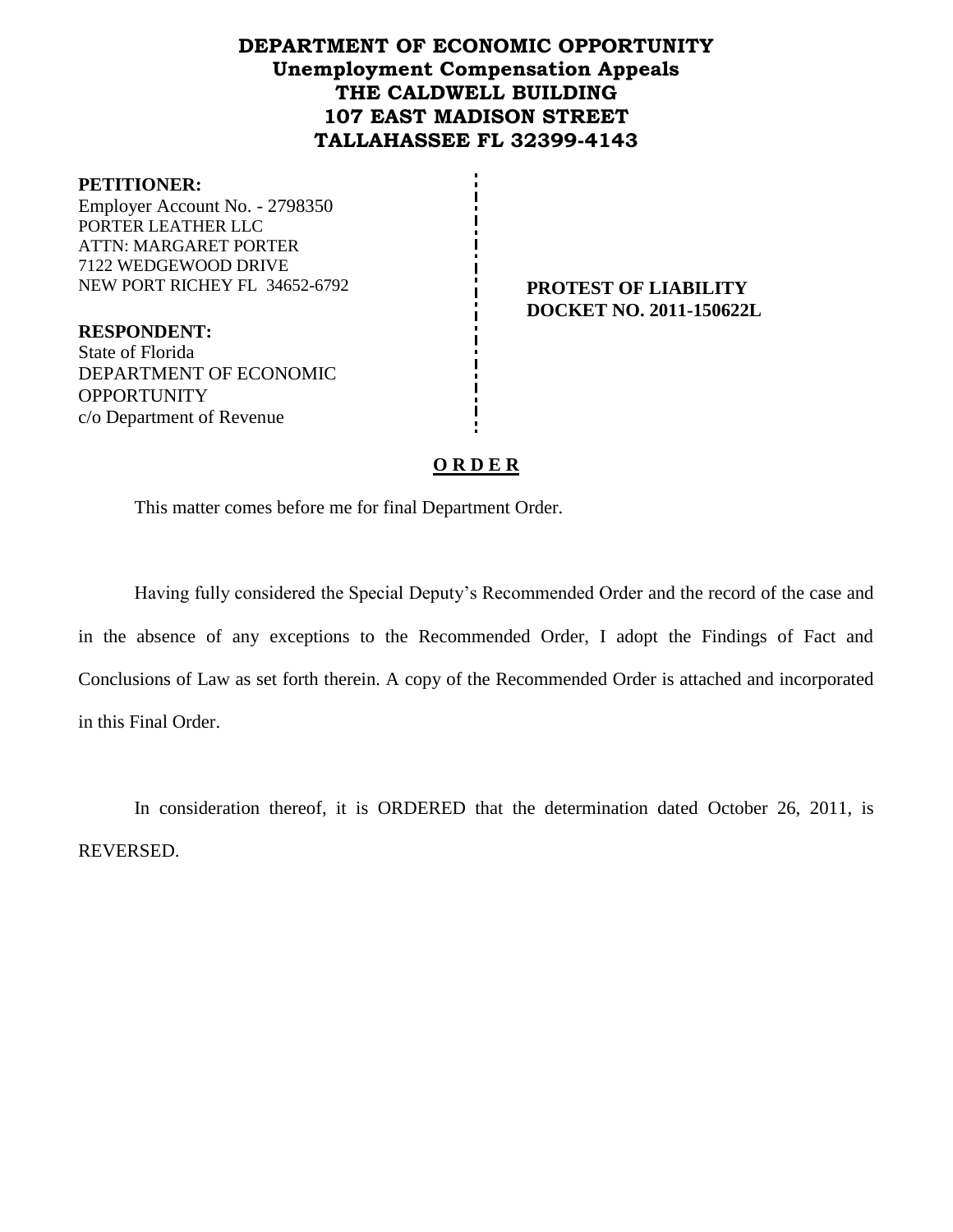#### **JUDICIAL REVIEW**

Any request for judicial review must be initiated within 30 days of the date the Order was filed. Judicial review is commenced by filing one copy of a *Notice of Appeal* with the DEPARTMENT OF ECONOMIC OPPORTUNITY at the address shown at the top of this Order and a second copy, with filing fees prescribed by law, with the appropriate District Court of Appeal. It is the responsibility of the party appealing to the Court to prepare a transcript of the record. If no court reporter was at the hearing, the transcript must be prepared from a copy of the Special Deputy's hearing recording, which may be requested from the Office of Appeals.

Cualquier solicitud para revisión judicial debe ser iniciada dentro de los 30 días a partir de la fecha en que la Orden fue registrada. La revisión judicial se comienza al registrar una copia de un *Aviso de Apelación* con la Agencia para la Innovación de la Fuerza Laboral [*DEPARTMENT OF ECONOMIC OPPORTUNITY]* en la dirección que aparece en la parte superior de este *Orden* y una segunda copia, con los honorarios de registro prescritos por la ley, con el Tribunal Distrital de Apelaciones pertinente. Es la responsabilidad de la parte apelando al tribunal la de preparar una transcripción del registro. Si en la audiencia no se encontraba ningún estenógrafo registrado en los tribunales, la transcripción debe ser preparada de una copia de la grabación de la audiencia del Delegado Especial [*Special Deputy*], la cual puede ser solicitada de la Oficina de Apelaciones.

Nenpòt demann pou yon revizyon jiridik fèt pou l kòmanse lan yon peryòd 30 jou apati de dat ke Lòd la te depoze a. Revizyon jiridik la kòmanse avèk depo yon kopi yon *Avi Dapèl* ki voye bay DEPARTMENT OF ECONOMIC OPPORTUNITY lan nan adrès ki parèt pi wo a, lan tèt *Lòd* sa a e yon dezyèm kopi, avèk frè depo ki preskri pa lalwa, bay Kou Dapèl Distrik apwopriye a. Se responsabilite pati k ap prezante apèl la bay Tribinal la pou l prepare yon kopi dosye a. Si pa te gen yon stenograf lan seyans lan, kopi a fèt pou l prepare apati de kopi anrejistreman seyans lan ke Adjwen Spesyal la te fè a, e ke w ka mande Biwo Dapèl la voye pou ou.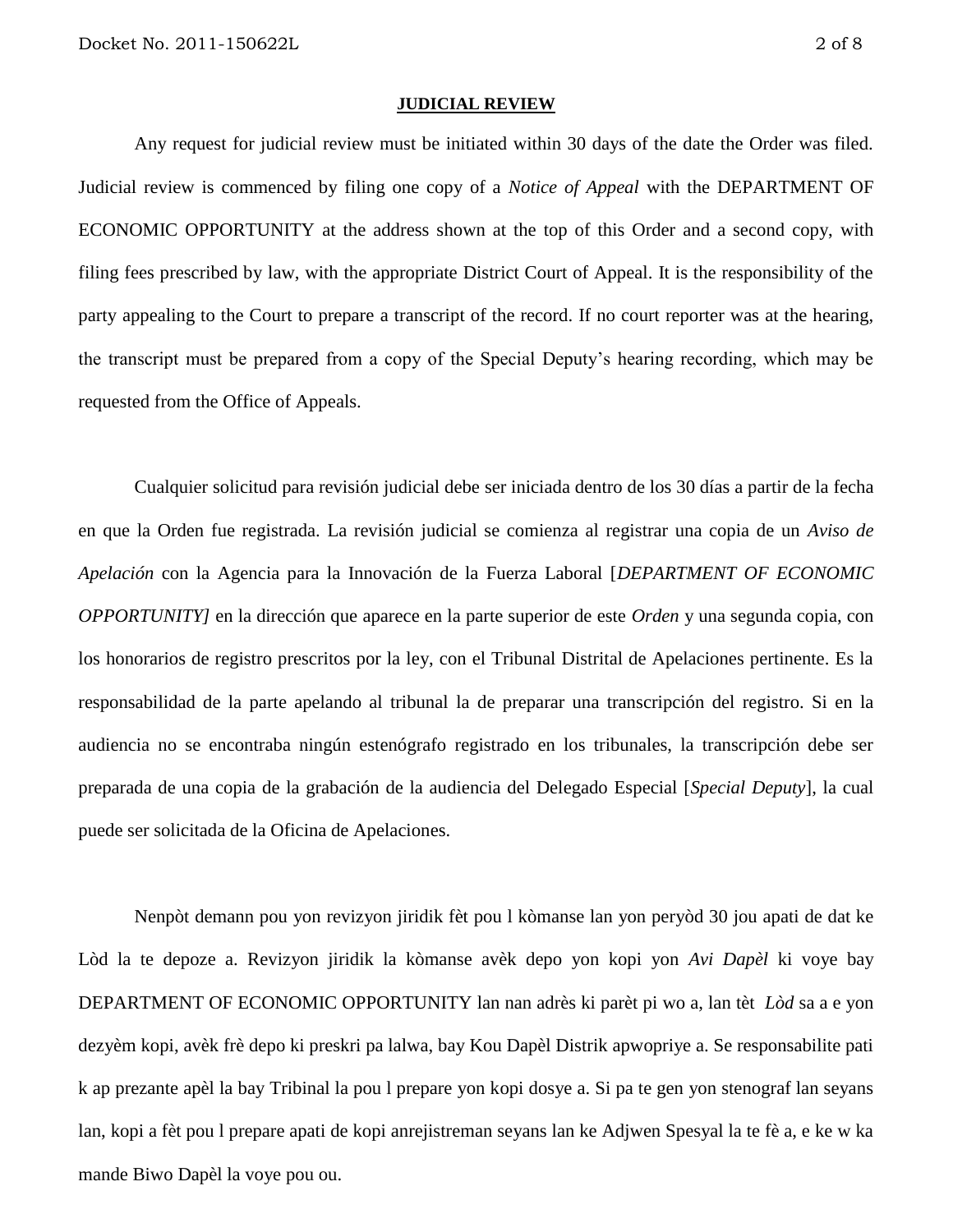DONE and ORDERED at Tallahassee, Florida, this day of **June, 2012**.



Altemese Smith, Assistant Director, Unemployment Compensation Services DEPARTMENT OF ECONOMIC OPPORTUNITY

FILED ON THIS DATE PURSUANT TO § 120.52, FLORIDA STATUTES, WITH THE DESIGNATED DEPARTMENT CLERK, RECEIPT OF WHICH IS HEREBY ACKNOWLEDGED.

Shanera Baurer \_\_\_\_\_\_\_\_\_\_\_\_\_\_\_\_\_\_\_\_\_\_\_\_\_\_\_\_ \_\_\_\_\_\_\_\_\_\_\_\_

DEPUTY CLERK DATE

#### **CERTIFICATE OF SERVICE**

**I HEREBY CERTIFY that true and correct copies of the foregoing Final Order have been furnished to the persons listed below in the manner described, on the \_\_\_\_\_\_\_ day of June, 2012**.

Shanes Baures

SHANEDRA Y. BARNES, Special Deputy Clerk DEPARTMENT OF ECONOMIC **OPPORTUNITY** Unemployment Compensation Appeals 107 EAST MADISON STREET TALLAHASSEE FL 32399-4143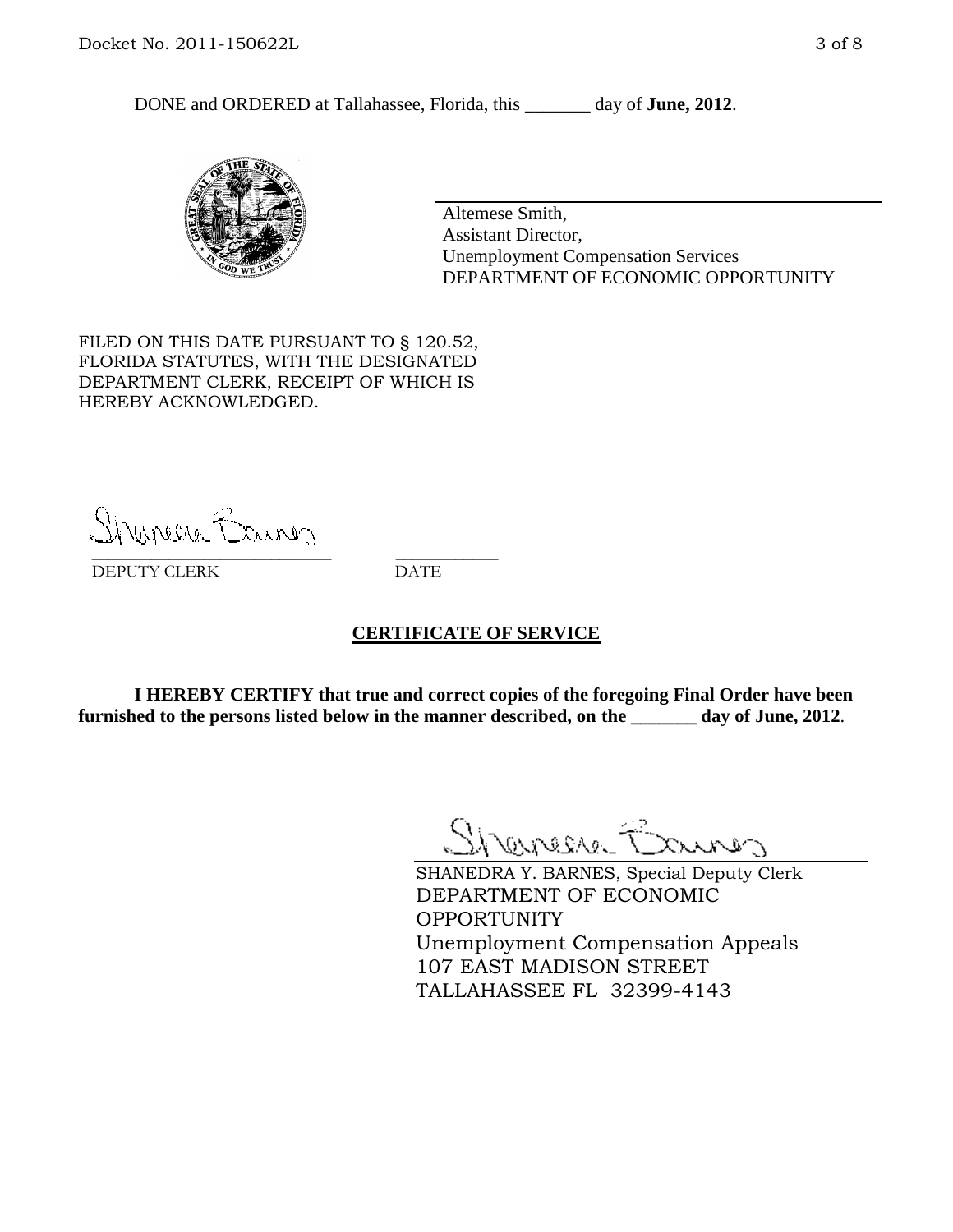Docket No. 2011-150622L 4 of 8

By U.S. Mail:

PORTER LEATHER LLC ATTN: MARGARET PORTER 7122 WEDGEWOOD DRIVE NEW PORT RICHEY FL 34652-6792

MATTHEW F VAN WOWK 7235 DIANNE DRIVE NEW PORT RICHEY FL 34652 DEPARTMENT OF REVENUE ATTN: VANDA RAGANS - CCOC #1 4624 5050 WEST TENNESSEE STREET TALLAHASSEE FL 32399

DOR BLOCKED CLAIMS UNIT ATTENTION MYRA TAYLOR P O BOX 6417 TALLAHASSEE FL 32314-6417

State of Florida DEPARTMENT OF ECONOMIC OPPORTUNITY c/o Department of Revenue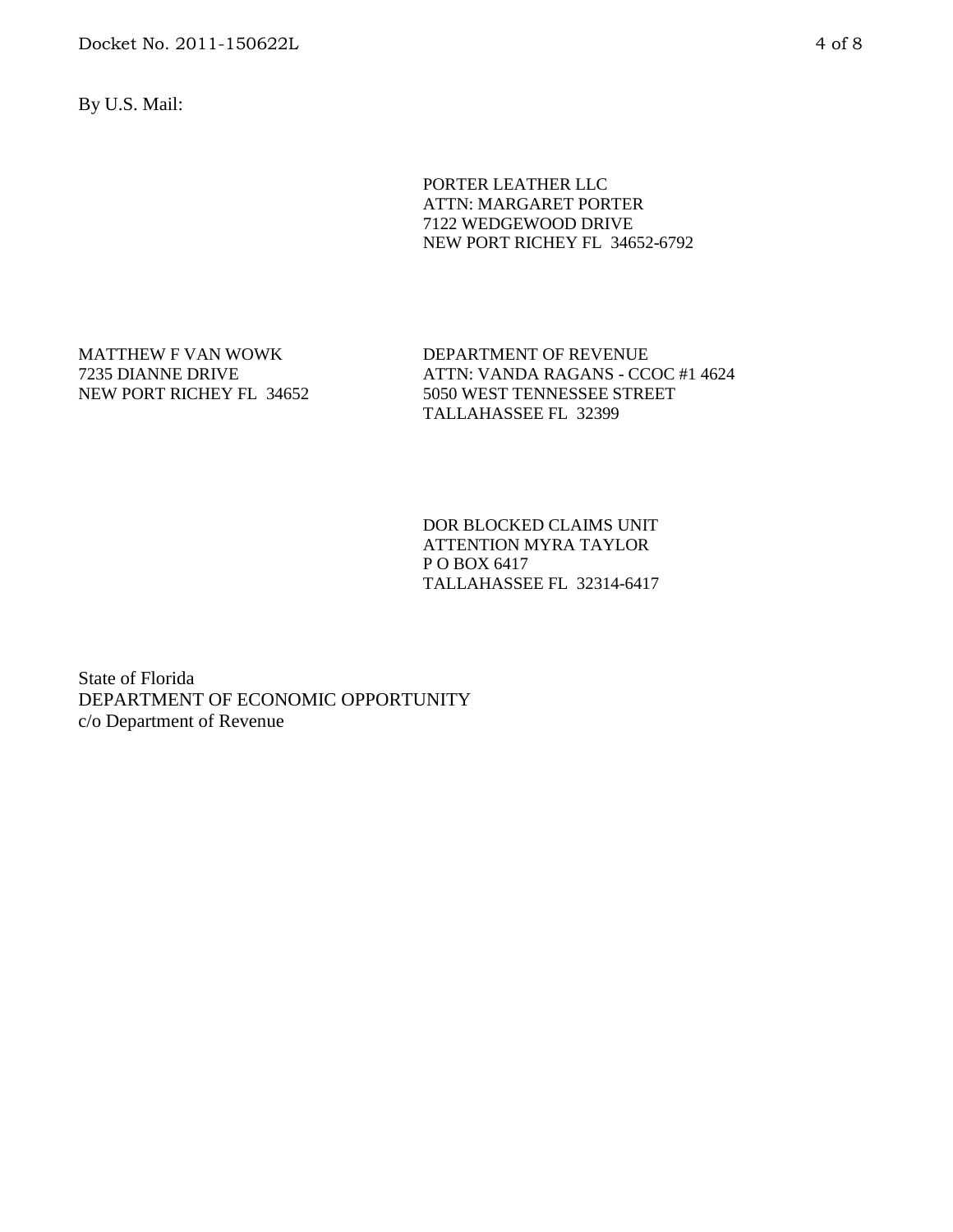## **DEPARTMENT OF ECONOMIC OPPORTUNITY Unemployment Compensation Appeals**

MSC 344 CALDWELL BUILDING 107 EAST MADISON STREET TALLAHASSEE FL 32399-4143

#### **PETITIONER:**

Employer Account No. - 2798350 PORTER LEATHER LLC ATTEN: MARGARET PORTER 7122 WEDGEWOOD DRIVE NEW PORT RICHEY FL 34652-6792

> **PROTEST OF LIABILITY DOCKET NO. 2011-150622L**

#### **RESPONDENT:**

State of Florida DEPARTMENT OF ECONOMIC **OPPORTUNITY** c/o Department of Revenue

# **RECOMMENDED ORDER OF SPECIAL DEPUTY**

TO: Assistant Director, Interim Executive Director, Unemployment Compensation Services DEPARTMENT OF ECONOMIC OPPORTUNITY

This matter comes before the undersigned Special Deputy pursuant to the Petitioner's protest of the Respondent's determination dated October 26, 2011.

After due notice to the parties, a telephone hearing was held on April 16, 2012. The Petitioner, represented by a co-owner, appeared and testified. Another co-owner testified as a witness. The Respondent, represented by a Department of Revenue Tax Specialist II, appeared and testified.

The record of the case, including the recording of the hearing and any exhibits submitted in evidence, is herewith transmitted. Proposed Findings of Fact and Conclusions of Law were not received.

#### **Issue:**

Whether services performed for the Petitioner by the Joined Party as a helper constitute insured employment, and if so, the effective date of liability, pursuant to Section 443.036(19), 443.036(21); 443.1216, Florida Statutes.

## **Findings of Fact:**

1. The Petitioner is a Florida limited liability company which was formed in December 2005 to operate a business that manufactures small leather products such as luggage tags, key rings, and bookmarks. The Petitioner is owned by Larry and Margaret Porter, a husband and wife who operated the business as a sole proprietorship for many years prior to December 2005. The Petitioner closed the business on June 30, 2011.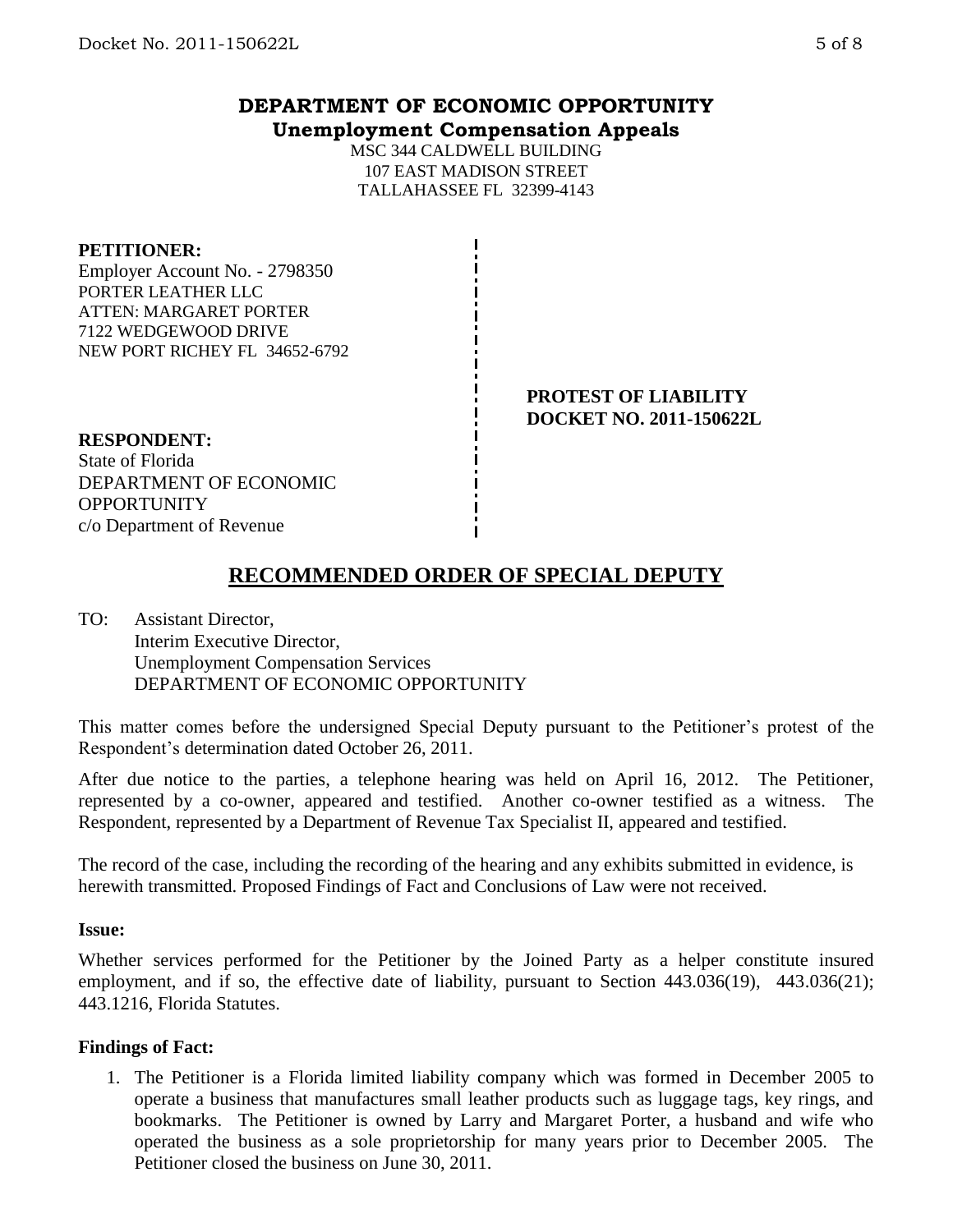- 2. Mary Porter, the daughter of Larry and Margaret Porter, worked at the business as a production worker. In 2010 the Petitioner was moving the business and needed help with the move. The Petitioner engaged their daughter's boyfriend, Matthew Van Wowk, the Joined Party in this case, to help Larry Porter with the move. In addition to helping with the move the Joined Party mowed the lawn at the home of Larry and Margaret Porter and helped Larry Porter build shelves in the home.
- 3. The Joined Party was not allowed to work in the production of the leather products. Mary Porter was informed that the Joined Party was not allowed to be in the assembly area of the business.
- 4. Periodically, Mary Porter would approach her mother and would give her mother a piece of paper with a dollar amount written on the paper. She would explain to her mother that the amount written on the paper was the amount that the Joined Party wanted to be paid for the work which he had performed. Margaret Porter would then write a check to the Joined Party from the Petitioner's business checking account. No taxes were withheld from the pay. The total amount paid to the Joined Party was \$3,044.11 and at the end of 2010 the Petitioner reported the Joined Party's earnings on Form 1099-MISC as nonemployee compensation.
- 5. The Joined Party last performed work for the Petitioner and the Petitioner's owners on or about October 15, 2010. No more work was available for the Joined Party after that date.

## **Conclusions of Law:**

- 6. The issue in this case, whether services performed for the Petitioner by the Joined Party as a helper to the co-owner constitute employment subject to the Florida Unemployment Compensation Law, is governed by Chapter 443, Florida Statutes. Section 443.1216(1)(a)2., Florida Statutes, provides that employment subject to the chapter includes service performed by individuals under the usual common law rules applicable in determining an employer-employee relationship.
- 7. The Supreme Court of the United States held that the term "usual common law rules" is to be used in a generic sense to mean the "standards developed by the courts through the years of adjudication." United States v. W.M. Webb, Inc., 397 U.S. 179 (1970).
- 8. The Supreme Court of Florida adopted and approved the tests in 1 Restatement of Law, Agency 2d Section 220 (1958), for use to determine if an employment relationship exists. See Cantor v. Cochran, 184 So.2d 173 (Fla. 1966); Miami Herald Publishing Co. v. Kendall, 88 So.2d 276 (Fla. 1956); Magarian v. Southern Fruit Distributors, 1 So.2d 858 (Fla. 1941); see also Kane Furniture Corp. v. R. Miranda, 506 So.2d 1061 (Fla. 2d DCA 1987). In Brayshaw v. Agency for Workforce Innovation, et al; 58 So.3d 301 (Fla. 1st DCA 2011) the court stated that the statute does not refer to other rules or factors for determining the employment relationship and, therefore, the Department is limited to applying only Florida common law in determining the nature of an employment relationship.
- 9. Restatement of Law is a publication, prepared under the auspices of the American Law Institute, which explains the meaning of the law with regard to various court rulings. The Restatement sets forth a nonexclusive list of factors that are to be considered when judging whether a relationship is an employment relationship or an independent contractor relationship.
- 10. 1 Restatement of Law, Agency 2d Section 220 (1958) provides:
	- (1) A servant is a person employed to perform services for another and who, in the performance of the services, is subject to the other's control or right of control.
	- (2) The following matters of fact, among others, are to be considered:
		- (a) the extent of control which, by the agreement, the business may exercise over the details of the work;
		- (b) whether or not the one employed is engaged in a distinct occupation or business;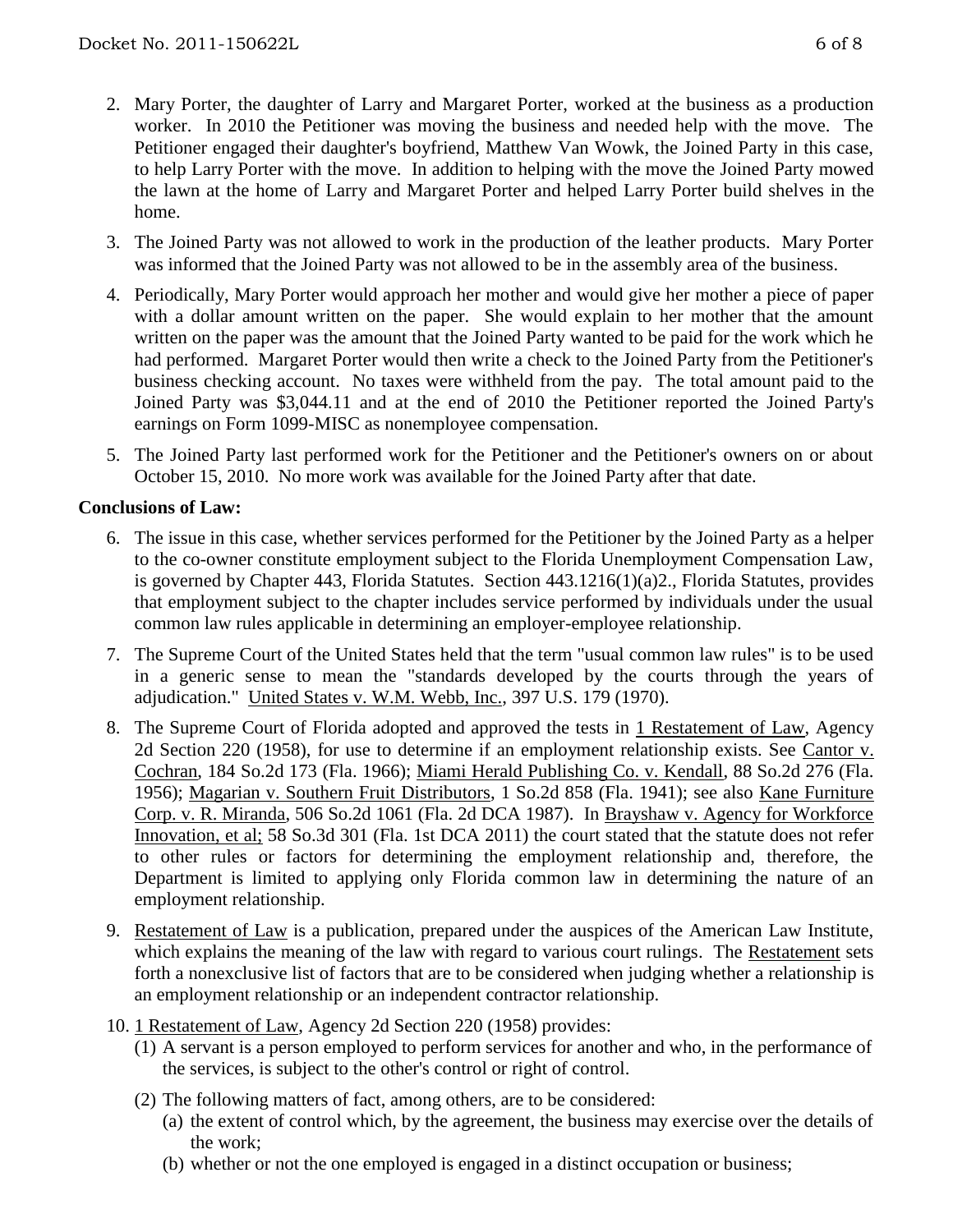- (c) the kind of occupation, with reference to whether, in the locality, the work is usually done under the direction of the employer or by a specialist without supervision;
- (d) the skill required in the particular occupation;
- (e) whether the employer or the worker supplies the instrumentalities, tools, and the place of work for the person doing the work;
- (f) the length of time for which the person is employed;
- $(g)$  the method of payment, whether by the time or by the job;
- (h) whether or not the work is a part of the regular business of the employer;
- (i) whether or not the parties believe they are creating the relation of master and servant;
- (j) whether the principal is or is not in business.
- 11. Comments in the Restatement explain that the word "servant" does not exclusively connote manual labor, and the word "employee" has largely replaced "servant" in statutes dealing with various aspects of the working relationship between two parties.
- 12. In Department of Health and Rehabilitative Services v. Department of Labor & Employment Security, 472 So.2d 1284 (Fla. 1<sup>st</sup> DCA 1985) the court confirmed that the factors listed in the Restatement are the proper factors to be considered in determining whether an employer-employee relationship exists. However, in citing La Grande v. B&L Services, Inc., 432 So.2d 1364, 1366 (Fla.  $1<sup>st</sup> DCA$  1983), the court acknowledged that the question of whether a person is properly classified an employee or an independent contractor often can not be answered by reference to "hard and fast" rules, but rather must be addressed on a case-by-case basis.
- 13. The Petitioner's business was the manufacture of small leather products. The Joined Party was not involved in the manufacturing process and was not even allowed to be in the assembly room. The Joined Party was hired to assist the owners of the business with a specific task, the relocation of the business. Although the Joined Party performed other tasks at the personal residence of the owners, those tasks were not related to the Petitioner's business. The work performed by the Joined Party was separate and distinct from the Petitioner's business.
- 14. There was no agreement concerning the method or the rate of pay. After the Joined Party completed some work he would communicate with the owner through the owner's daughter concerning the amount he wanted to be paid for the work performed. These facts reveal that the Joined Party controlled the financial aspects of the relationship. Although the Petitioner reported the Joined Party's total earnings as a business expense, at least a portion of the earnings were not related to the business.
- 15. It is concluded that the services performed by the Joined Party as a helper do not constitute insured employment.

**Recommendation:** It is recommended that the determination dated October 26, 2011, be REVERSED. Respectfully submitted on April 23, 2012.



R. O. SMITH, Special Deputy Office of Appeals